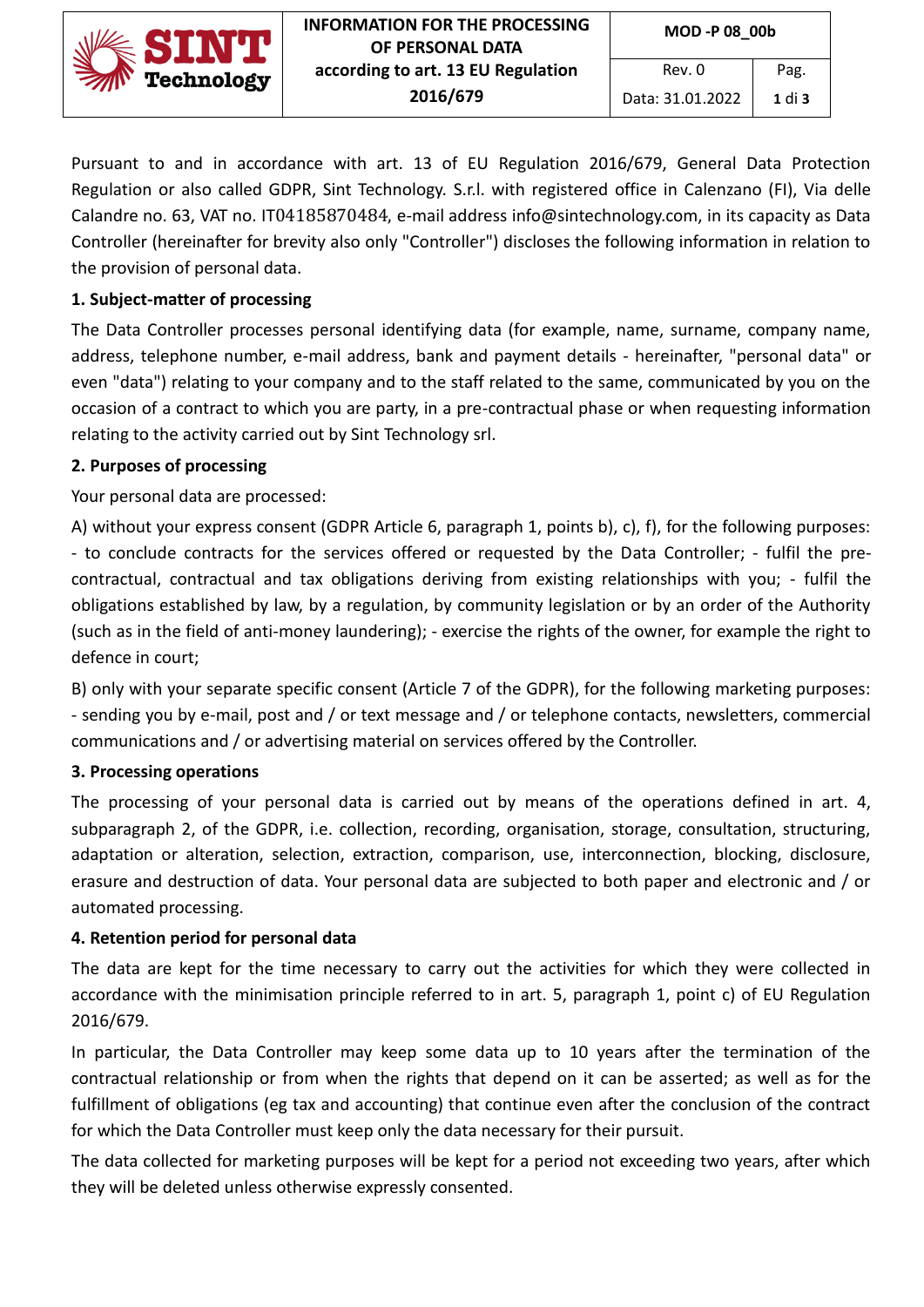

The cases in which the rights deriving from the contract should be asserted in court are reserved, in which case your data, only those necessary for these purposes, will be processed for the time necessary for their pursuit.

### **5. Access to data**

Your data may be made accessible for the purposes referred to in points 2.A) and 2.B) hereabove: - to employees and collaborators of the Data Controller in their capacity as persons authorized to process data as required by art. 4 and 29 of the GDPR - to third-party companies or other subjects (by way of example, professional firms, consultants, insurance companies for the provision of insurance services, etc.) who carry out outsourced activities on behalf of the Data Controller, identified as external Data Processors of the data pursuant to art. 28 GDPR.

#### **6. Communication of data**

Without the need for express consent (pursuant to Article 6, paragraph 1, points b) and c) of the GDPR), the Data Controller may communicate your data for the purposes referred to in point 2.A) hereabove to Supervisory Bodies, Judicial Authorities, as well as to those subjects to whom communication is mandatory by law for the accomplishment of the aforementioned purposes. These subjects will process the data in their capacity as independent data controllers. Your information will not be disseminated.

#### **7. Transfers of personal data**

Personal data are stored on servers located within the European Union. In any case, it is understood that the Data Controller, if necessary, will have the right to move the servers even outside the EU. In this case, the Data Controller ensures forthwith that the transfer of data outside the EU will take place in accordance with the applicable legal provisions, subject to the stipulation of the standard contractual clauses provided for by the European Commission.

# **8. Nature of the provision of data and consequences of refusing to respond**

The provision of data for the purposes referred to in art. 2.A) hereabove is mandatory. In their absence, we will not be able to guarantee the Services indicated in point 2.A) of this information.

The provision of data for the purposes referred to in point 2.B) is optional. You may therefore decide not to provide any data or to subsequently deny the possibility of processing data already provided: in this case, you will not be able to receive newsletters, commercial communications and advertising material relating to the Services offered by the Data Controller. However, you will continue to be entitled to the Services referred to in art. 2.A).

#### **9. Rights of the data subject**

The Data Controller reminds you that, as the "data subject", you can assert the rights identified in articles 15-20 of the GDPR, by contacting the Data Controller to request access to personal data; rectification or erasure of the same; restriction of processing and portability in the cases provided for by the Regulation.

You may also object to the processing of personal data pursuant to art. 21 of the GDPR. Requests must be sent in writing to the Data Controller to the contacts indicated above.

Should you exercise the aforementioned rights, the Data Controller will provide you with a written reply also through electronic tools that facilitate accessibility (orally only at the express request of the data